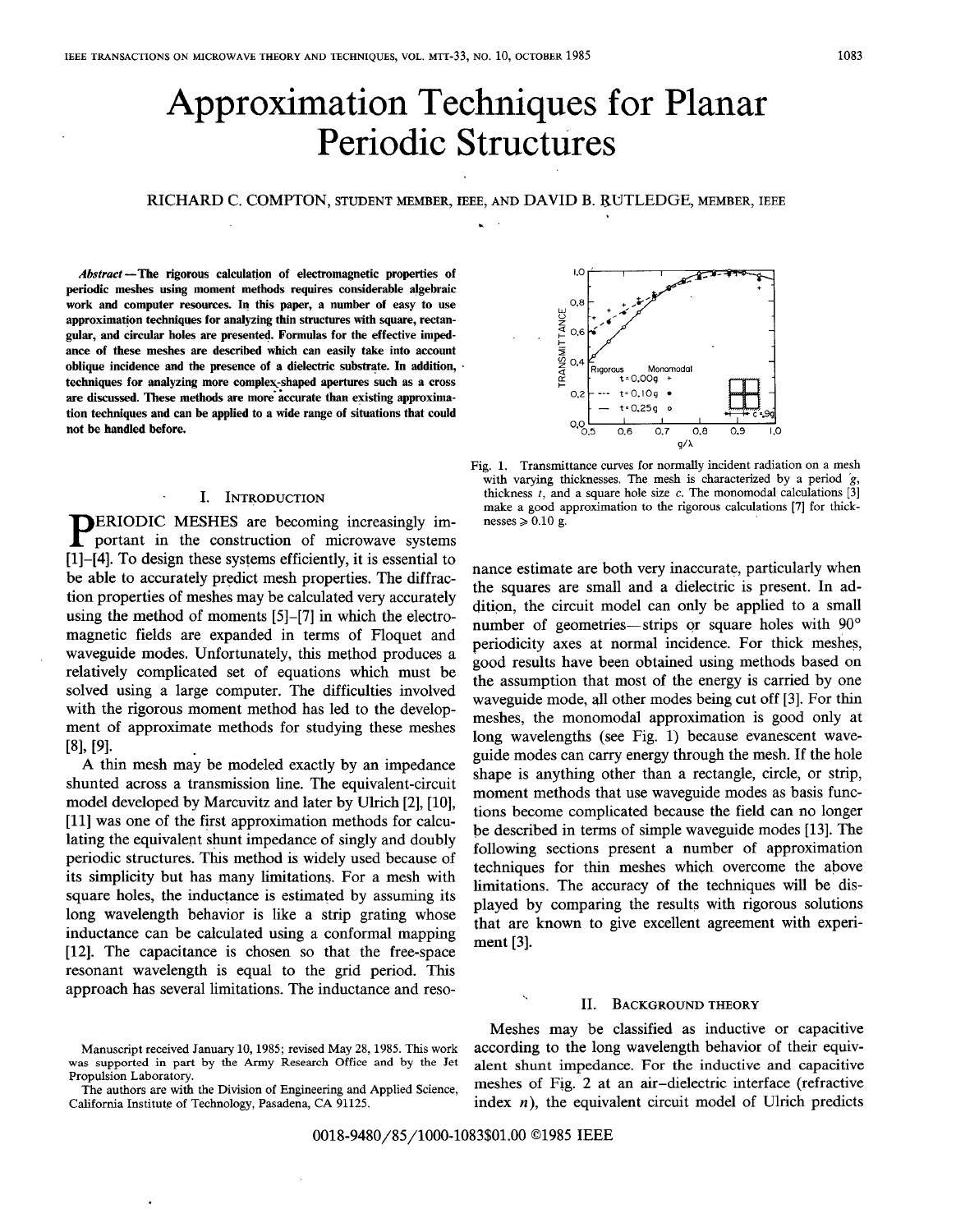

Fig. 2. Geometry of inductive and capacitive meshes with square holes and periodicity axes inclined at 90°.

the following formula for energy transmittance [2], [12]:

$$
T = \frac{4n}{(1+n)^2 + \left(\frac{Z}{X}\right)^2}
$$
(1)  

$$
\frac{X_I}{Z} = -(\omega_0 W) \left(\frac{\omega}{\omega_0} - \frac{\omega_0}{\omega}\right)^{-1}
$$
  

$$
\frac{X_C}{Z} = \frac{2}{1+n^2} (4\omega_0 W)^{-1} \left(\frac{\omega}{\omega_0} - \frac{\omega_0}{\omega}\right)
$$
  

$$
W = \ln\left(\csc\frac{\pi a}{g}\right)
$$
(2)

where  $\omega = g/\lambda$  is the normalized frequency and  $\omega_0$  is the resonant frequency. The values  $X_I/Z$  and  $X_C/Z$  are the inductive and capacitive impedances normalized to the impedance of free space Z. At long wavelengths ( $\omega \rightarrow 0$ ), these impedances reduce to the strip grating impedances [I21

$$
\frac{X_I}{Z} = \omega W
$$
  

$$
\frac{X_C}{Z} = \frac{-2}{1 + n^2} (4\omega W)^{-1}.
$$
 (3)

For perfectly conducting meshes of infinitesimal thickness, the method of moments reduces to the following equations [5], [6]:

$$
Y^{Mm}F_m = I^M. \tag{5}
$$

$$
Y^{Mm} = \sum_{pq} \sum_{r=1}^{2} (\xi_{pqr} + y_{pqr}) C_{pqr}^{*M} C_{pqr}^{m}
$$
  

$$
I^{M} = \sum_{r=1}^{2} A_{00r} \xi_{00r} C_{00r}^{M}
$$
  

$$
C_{pqr}^{m} = \iint_{aperture} \Phi_{pqr}^{*} \Psi^{m}
$$
 (6)

and, for the capacitive mesh, the  $F_m$  are coefficients in the versatility of this monomodal impedance method.

current expansion with

$$
Y^{Mm} = \sum_{pq} \sum_{r=1}^{2} \frac{1}{(\xi_{pqr} + y_{pqr})} D_{pqr}^{*M} D_{pqr}^{m}
$$

$$
I^{m} = \sum_{r=1}^{2} A_{00r} \frac{\xi_{00r}}{(\xi_{00r} + y_{00r})} D_{00r}^{m}
$$

$$
D_{pqr}^{m} = \iint_{\text{aperture}} \Phi_{pqr}^{*} \Xi^{m}.
$$
 (7)

The  $\Phi_{\text{par}}$  are the Floquet modes, the  $\Psi^m$  waveguide aperture modes,  $\Xi^m$  are current modes and the  $\xi_{pqr}$  and  $y_{pqr}$ are the admittance of the Floquet modes on the two sides of the mesh [5], [6]. The  $A_{00r}$  are the coefficients of the incident field ( $r = 1$  is TE and  $r = 2$  is TM). The solution of these equations involves the calculation of the integrals *C* or D and the inversion of matrix **Y** whose elements are complex numbers. This requires considerable time and computer resources but can be made much easier by making a few simple approximations.

At wavelengths much longer than the grid period, the matrix **Y** becomes dominated by the diagonal elements and the elements related to the primary mode ( $m = 0$  say). Discarding all other terms results in a set of refined monomodal equations that may be solved analytically to yield the following expression for  $F_0$  [5]:

$$
F_0 = \frac{I^0 - \sum_{\substack{m \\ m \neq 0}} \frac{Y^{0m} I^m}{Y^{mm}}}{Y^{00} - \sum_{\substack{m \\ m \neq 0}} \frac{Y^{0m} Y^{m0}}{Y^{mm}}}. \tag{8}
$$

This may be used to calculate transmittance in a form which reduces to (1) and provides a considerably more accurate estimation of the long wavelength impedance than Note that  $X_I/Z$  is unaffected by the presence of a dielec- (3). For a TE incident wave, in the limit when the primary tric and  $X_C/Z$  transforms like two capacitors in parallel mode dominates, the terms in the sum of (8) a tric and  $X_c/Z$  transforms like two capacitors in parallel. mode dominates, the terms in the sum of  $X_c/Z$  transforms like two capacitors in parallel. The impedance reduces to (2) with

$$
W = \frac{\pi |C_{001}^{0}|^2}{\sum_{pq}^{\prime} |C_{pq1}^{0}|^2 \sqrt{\alpha_p^2 + \gamma_{pq}^2}}.
$$
 (9)

For the inductive mesh, the  $F_m$  represent expansion coeffi- The  $\alpha_p$  and  $\gamma_{pq}$  describe the spatial dependence of the cients for the electric field where Floquet modes  $\begin{bmatrix} 7 \end{bmatrix}$ , and the  $\sum'$  denotes the  $p = 0$   $q = 0$  term is not summed. This equation provides a very general and *accurate long wavelength mesh impedance for use with (1).* In addition, this analysis can be used to make a good estimate of the frequency at which the mesh becomes **<sup>2</sup>**resonant. Numerical studies show that at approximately  $I^M = \sum_{pq} \sum_{r=1}^{2} ( \xi_{pqr} + y_{pqr} ) C_{pqr}^{*M} C_{pqr}^{m}$  accurate long wavelength mesh impedance for use with (1).<br>
In addition, this analysis can be used to make a good<br>
estimate of the frequency at which the mesh becomes<br>
r the resonant frequency the matrix element  $Y^{00}$  becomes real so that  $X_I \propto W \propto 1 / Im(Y^{00})$  becomes infinite. Equation (9) expresses the long wavelength inductance in terms of a homogeneous, stationary function of the aperture field. The following section will illustrate the accuracy and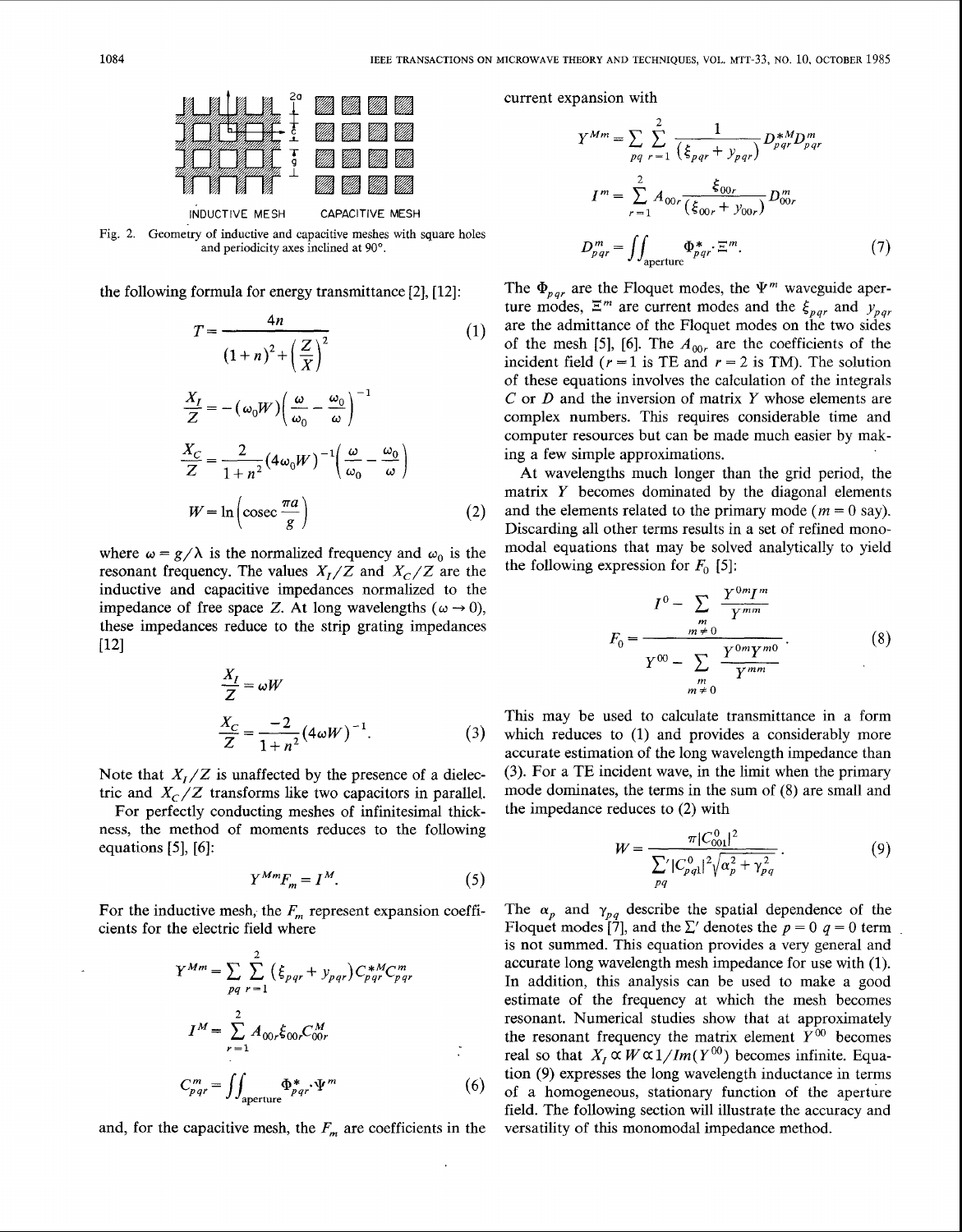

#### III. CALCULATIONS

To check the approximation results, rigorous calculations [6], [7] were made using all waveguide modes up to TE<sub>55</sub> and TM<sub>55</sub>. All Floquet modes up to  $\sqrt{\alpha_p^2 + \gamma_{p,q}^2}$  $11(2\pi/g)$  were included. The addition of more modes made no significant change in the transmittance values. The results were checked using conservation of energy, Babinet's principle, and reciprocity and are estimated to be accurate to better than  $\pm 0.02$  in the transmittance. When analyzing meshes with narrow metal strips  $(c/g \ge 0.9)$ , it was found that a much larger number of TE/TM modes were required to simulate the singularities at the metal edges.

Fig. **3** demonstrates the monomodal impedance formula (9) for a freestanding mesh with square holes. The fundamental propagating mode in the aperture is the  $TE_{10}$ mode. The sum over Floquet modes in (9) converges rapidly. For the results presented, p and q are summed from  $-11$ to  $+11$ . The monomodal formula gives a better estimation of impedance than Ulrich's circuit model [I], [2] and provides better overall transmittance predictions. Furthermore, as the strips become wider, Ulrich's equivalent-circuit model becomes more inaccurate because the circuit impedance estimate gets worse and the resonance occurs at longer wavelengths further from the grid period. On the other hand, the monomodal impedance estimation (9) becomes better, and the resonant frequency can always be accurately calculated. The monomodal impedance method allows the accurate calculations of transmission curves without large mainframes and long run times. Typical run times on a VAX 11-750 are 60 s for a complete transmission curve.

The transmission curve of Fig. 4 is for a mesh with periodicity axes inclined at 45°. Such a structure cannot be analyzed with Ulrich's equivalent-circuit theory. The refined monomodal treatment gives an excellent impedance value and a good estimate of the resonant frequency  $(Y^{00}$ purely real). Fig. 5 shows' the same mesh for TE radiation incident at 45<sup>°</sup>—oblique incidence is another situation that could not be properly accounted for with existing circuit theory. At oblique incidence, the transmission formula (1) is modified since the impedance of a TE wave changes from Z to  $Z/\cos(\theta)$ , where  $\theta$  is the angle that the



Fig. 3. Comparison at normal incidence of monomodal impedance and Fig. 4. Transmittance curve for a square mesh at normal incidence with circuit model transmission curves with rigorous moment solutions. periodicity axes in periodicity axes inclined at 45° comparing the rigorous solution (solid line) to the monomodal impedance approach  $(0)$ .



Fig. 5. Transmittance curve for a square mesh with periodicity axes inclined at 45° and radiation incident at 45° comparing the rigorous solution (solid line) to the monomodal impedance approach  $(0)$ .

magnetic field makes to the plane of the mesh. If  $\theta$ , and  $\theta$ , are the incident and transmitted angles then (1) becomes .

$$
T = \frac{4n\cos(\theta_t)\cos(\theta_t)}{\left[\cos(\theta_t) + n\cos(\theta_t)\right]^2 + \left(\frac{Z}{X}\right)^2}.
$$
 (10)

**A** similar formula for a TM incident wave may be derived by using  $Z \cdot \cos(\theta)$  for the transmission-line impedance.

The monomodal impedance method can also take into account the presence of a dielectric. Fig. 6 shows the transmittance curve for a mesh at a dielectric interface. The long wavelength inductive mesh impedance is unchanged. The dielectric alters the characteristic impedance on the transmission side of the structure and shifts the resonant wavelength. By modifying the transmission-line impedance, it is also a simple matter to consider a dielectric slab [5] and allow for absorption loss in the dielectric. This improved impedance formula can also be applied to circular holes or to any shaped hole or metal plate where the primary energy transmission mode can be calculated. If a more accurate estimation of the impedance is required then more terms in the sum of (8) may be included.

The refined monomodal formula becomes inaccurate when the aperture field or sheet current cannot be expressed in terms of a single mode. The method is limited to wavelengths greater than the resonant frequency and small angles of incidence ( $\theta \le 45^{\circ}$ ). For the rectangular mesh with narrow strips  $(c/g > 0.9)$ , the assumption that the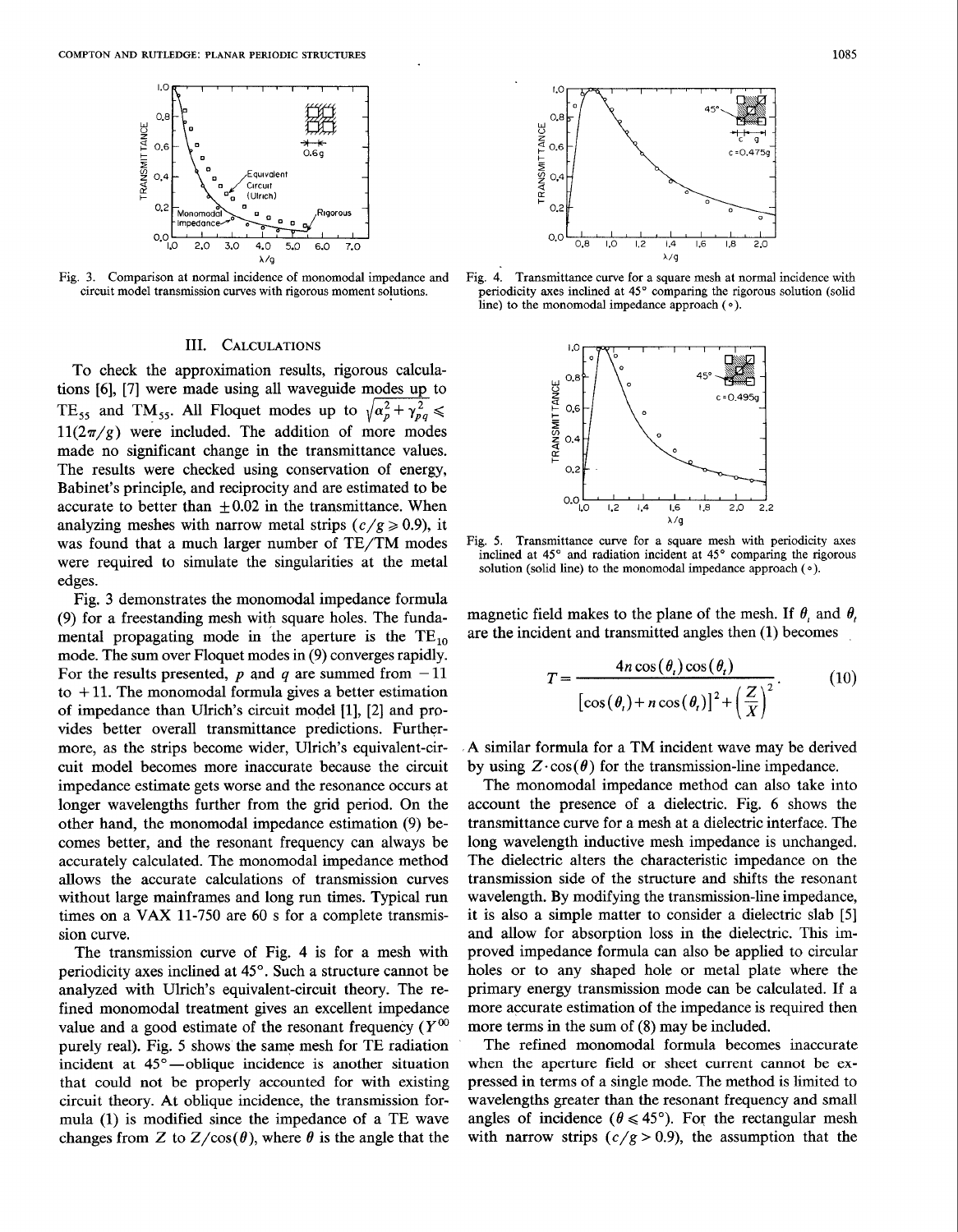

Fig. 6. Transmittance curve for a square mesh at normal incidence at an air dielectric boundary ( $n = 2.1$ ) comparing the rigorous solution (solid line) to the monomodal impedance approach  $( \circ )$ 



Fig. 7. Transmission curve for a strip grating comparing waveguide basis approach (solid line) with a polynomial basis method ( **o).** 

 $TE_{10}$  is the only mode becomes less accurate than using (1) and (2).

#### IV. GENERAL-SHAPED APERTURE

When the shape of the aperture becomes anything other than a strip, square, or a circle, it becomes extremely difficult to find the waveguide or current basis functions  $\Psi$ and  $\Sigma$  used to express the electric field or current. For infinitesimally thin meshes, there is no need to use these modes. Any set of independent functions that are continuous over the aperture and satisfy the boundary conditions on the aperture walls should be acceptable. This section will examine the use of some very simple functions for use in a wide range of mesh structures.

One of the simplest set of possible basis functions is the set of delta functions  $\delta(x - x_n)$  where the  $x_n$  are points in the aperture. The method of moments then reduces to least-square matching of the aperture field to the Floquet field above the mesh. Solutions obtained using delta functions are very sensitive to the positioning of the points  $x_n$ . In addition, accurate solutions require very large numbers of points and thus a very large matrix'(5) needs to be inverted. The major advantages of using delta-functions is that they can be easily used for any general-shaped aperture.

An examination of a typical aperture field obtained using traditional waveguide basis for a strip grating (Fig. 7 inset) shows that the field may be approximated by a



Fig. 8. Transmission curve for meshes with square and circular holes **[14]** comparing waveguide basis approach (solid line) with a polynomial basis method  $(°)$ .

simple polynomial expansion. The size of the matrix to be inverted is equal to the number of basis functions required to expand the field. It is important to exploit all symmetry properties of the structure under consideration because each symmetry reduces the size of the matrix by a factor of two. For the configuration of Fig. 7, the electric field in the aperture may be expanded as

$$
E_x = \sum_n c_n x^n \tag{11}
$$

where symmetry (for  $E_{\text{incident}}$  parallel to the x-axis) requires that  $n$  be even. Fig. 7 shows that such a simple expression for the aperture field, together with (5) and *(6),*  can produce extremely accurate results for the transrnittance even though the field differs slightly from the field predicted using waveguide modes.

Polynomial expansions may also be used with great success in doubly periodic meshes. In the case of a mesh with square holes (Fig. 8), the following expression for the two electric-field components may be used:

$$
E_x = \sum_{mn} C_{mn} g_{mn} x^{2n+1} y^{2m+1} \left( y^2 - \frac{c}{2} \right)
$$
  

$$
E_y = \sum_{mn} D_{mn} g_{mn} x^{2n} y^{2m} \left( x^2 - \frac{c}{2} \right).
$$
 (12)

The allowed powers of  $x$  and  $y$  are determined from the symmetry and the orientation of the incident  $E$  field (parallel to the y-axis). The factor  $g_{mn}$  is chosen so that the integral of the square of the basis functions is normalized. If the functions are not normalized, the matrix (5) can become unstable because of large variations in the magnitude of its elements. The factors in brackets assure that the tangential field goes to zero on the walls of the aperture at  $x = \pm c/2$  and  $y = \pm c/2$ . Fig. 8 shows that this polynomial expansion gives excellent agreement with the results predicted using the square waveguide modes.

For meshes with circular holes, the radial dependence may be expressed in powers of  $r$  instead of the waveguide mode Bessel functions. The allowed angular dependence is chosen to take advantage of the  $x - y$  symmetry. The integrals required to fill the matrix (eqs.  $(5)-(7)$ ) may be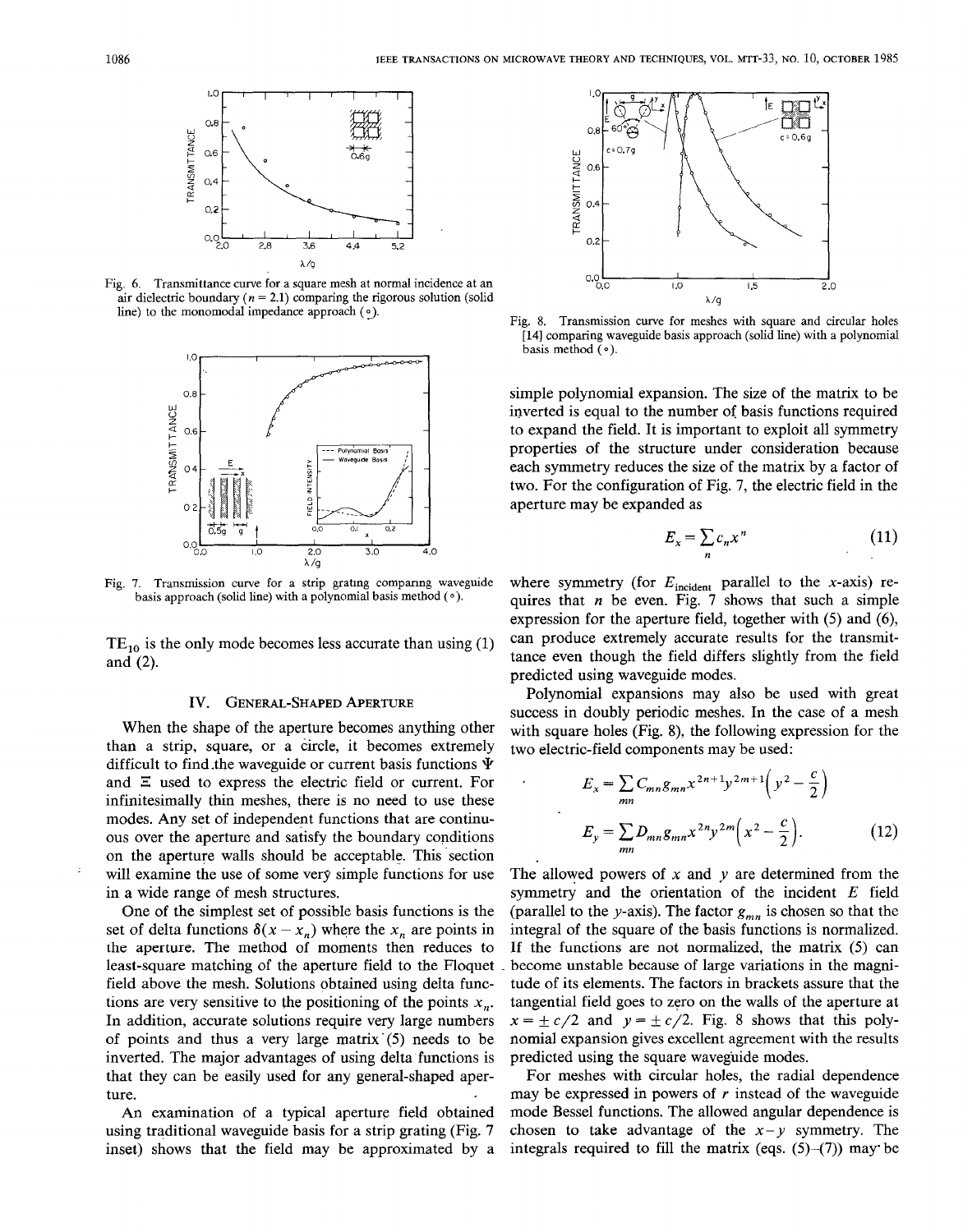evaluated numerically using a modified Simpsons rule integration over the angular and radial variables. Fig. 8 demonstrates the accuracy of this expansion method for circular holes placed in an equilateral array. If the structure consists of metal plates instead of holes, then similar expansions may be used to describe the current in the plates.

5 There are a number of numerical checks that can be carried out to verify the solutions. Firstly, conservation of energy requires that the energy carried away from the mesh equals the energy incident. In this formulation, energy conservation is an analytical result but is a good check of the computer implementation. Another check, applicable to square meshes, is the common phase properties of the  $C_{mn}$ ,  $D_{mn}$  and in particular [15]

$$
Transmittance = \sin^2(\arg(C_{mn})). \tag{13}
$$

This provides a quick method of finding the transmittance without having to completely solve the matrix equation and reconstruct the Floquet fields. The solution may also be checked by comparing the aperture fields with the Floquet fields at the plane of the mesh. The numerical analysis of *(6)* suggests that continuity of the electric field is not necessarily a strong test of the solution but continuity of the normal magnetic field is a good measure of completeness of the aperture basis functions. Completeness of the Floquet modes can be checked with the following identity [13]:

$$
\sum_{pqr} C_{pqr}^m C_{pqr}^{*M} = \iint_{\text{aperture}} \Psi^m \cdot \Psi^M. \tag{14}
$$

This equation is an extension of the result obtained for use with waveguide basis functions but does not require that the basis functions be orthogonal or normalized over the aperture. The identity is exact for an infinite number of. independent basis functions and Floquet modes and holds approximately when both series are truncated. Numerical stability may be checked by looking at the determinant of the matrix  $(5)$ . This is an easy step to do as part of the matrix inversion. When the solution is unstable, the determinant varies rapidly and the phase changes by **180".** 

When the shape of the hole or plate becomes complicated, it is no longer possible to find simple functions defined over the entire aperture, which are continuous and satisfy the boundary conditions. If the aperture basis functions are not continuous over the aperture, the resulting discontinuity leads to spurious results. This problem can be avoided by splitting the aperture into smaller regions and requiring the functions defined over each region to vanish on the boundaries. If the boundary of the region coincides with the aperture wall, then only the tangential electric field or the normal current must vanish.

To illustrate this technique, consider the cross-shaped aperture. The aperture is split into a number of smaller overlapping regions and the field is expanded in terms of two-dimensional triangle functions. Fig. 9 shows good results using only a small number of functions. More accurate results can be obtained by using a larger number of smaller regions.



Fig. 9. Transmission curve for a meshes with cross-shaped holes comparing waveguide basis approach (solid line) with a two dimensional triangular basis method **(0).** 

This approach may be used to solve a large number of boundary problems that have not been previously analyzed. Unlike other methods, it makes no assumptions about the form of the fields or currents and places no restrictions on the size or shape of the hole. For example, some techniques for analyzing loaded slots and crossed dipoles make restricted assumptions about the currents or electric fields present based on the stipulation that the aperture or plate is narrow along one of its transverse directions [16], [17].

The time required to obtain the transmittance at a given wavelength depends on the number of aperture modes, which determines the number of linear equations needing to be solved. Very quick run times can be achieved by choosing a small number of good basis functions. In general, run times are considerably shorter than for the rigorous method using waveguide modes.

In the method of moments [18], the unknown field is expanded in terms of a complete set of basis functions, and the resulting equation is projected onto a set of trail functions. Little work has been done on examining what constitutes a good set of trial functions and what restrictions need to be placed on the basis functions. In the above analysis, the trial functions and basis functions are the same (Rayleigh-Ritz method). In certain applications, it may be an advantage to use trial functions that differ from the basis functions. For example, in the case of the cross, step functions could be used as trial functions instead of triangle functions.

#### V. CONCLUSIONS

The first part of this paper presents a simple technique for calculating the effective impedance of a thin periodic mesh. This refined monomodal impedance technique is considerably faster and easier to use than rigorous moment methods and more accurate and versatile than existing approximation methods.

The later sections describe a number of ways of choosing nonwaveguide basis functions for the current or electric field. These functions can be used to solve problems like the strip grating, square hole mesh, and the circular hole mesh. They can also be extended to solve mesh problems